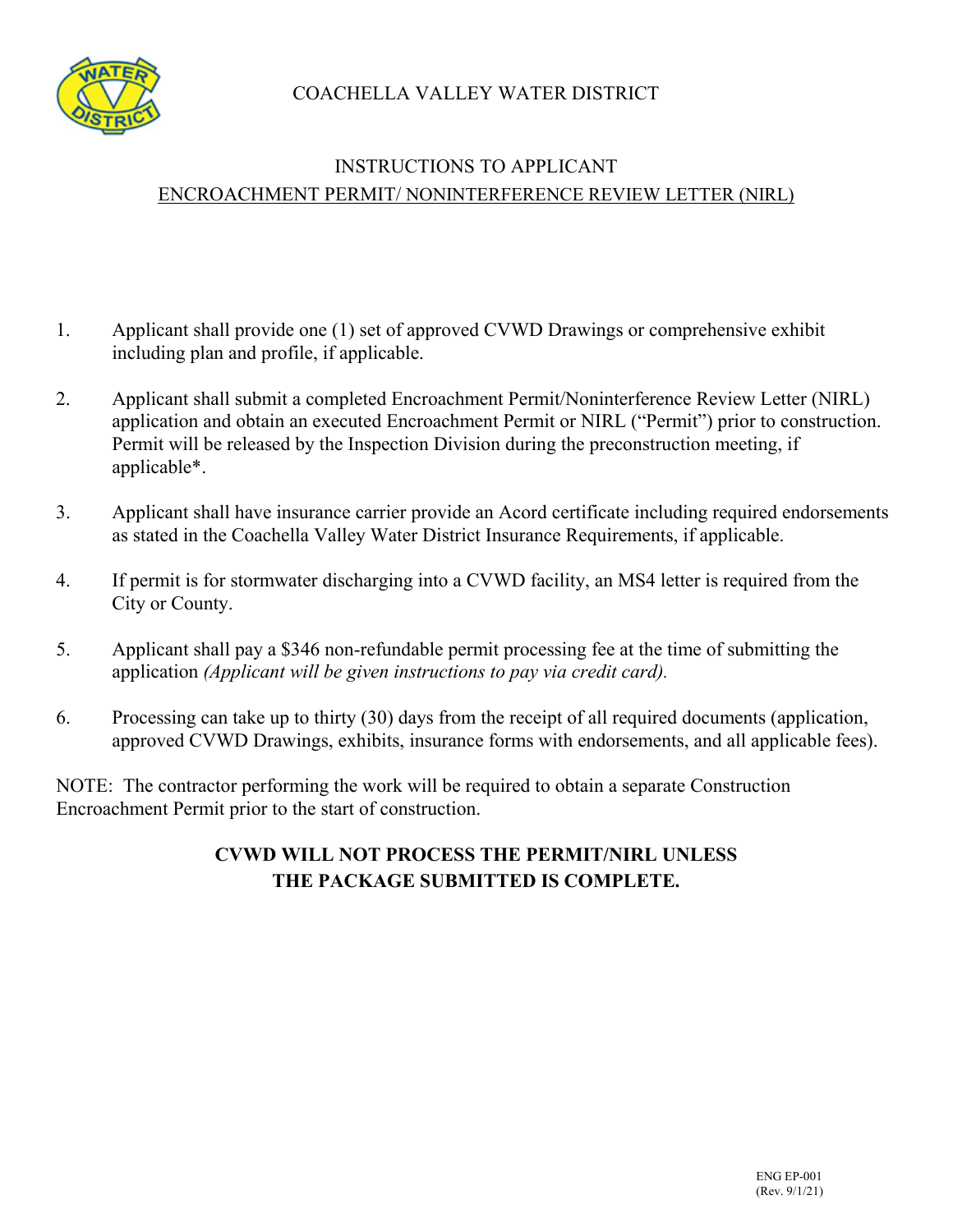# **APPLICATION FOR ENCROACHMENT PERMIT/NONINTERFERENCE REVIEW LETTER (NIRL)**

(Use separate application for each project) Permission is requested to encroach on CVWD right-of-way as indicated below. Complete all items; insert N/A if not applicable. Application may be returned if all required attachments are not included. Location: City County County Date  $CVWD/USBR$  Facility  $APN(s)$ Nearest Cross Streets (NE) (NW) (SW) (SE) Quarter(s) of Section , Township South, Range East Work to be performed by: \_\_\_\_ Own forces \_\_\_\_ Contractor, Name \_\_\_\_ Both FULLY DESCRIBE WORK AND PERMANENT IMPROVEMENTS WITHIN CVWD/USBR RIGHT-OF-WAY. Attach approved CVWD drawings (one 11" x 17" set), exhibit, specifications, calculations, maps, etc., if applicable. Estimated Dates: Start Complete **Application shall be submitted a minimum of 30 days before construction is scheduled to start.** PERMIT FEE: There shall be a \$346.00 non-refundable processing fee paid at the time this application is submitted. *(Applicant will be given instructions to pay via credit card).* CONSTRUCTION INSPECTION: Will be performed by CVWD at the Permittees expense as required by CVWDC 3.05.210. (Ord. 1399.13 § 8-1, 2019) when applicable. PERFORMANCE WARRANTY: Bond may be required of the Permittee whenever in the judgment of CVWD it becomes necessary or advisable to guarantee performance. INSURANCE REQUIREMENTS: Must be met at the time this application is submitted. THE UNDERSIGNED AGREES THAT THE WORK WILL BE DONE IN ACCORDANCE WITH CVWD ENCROACHMENT PERMIT AND NIRL GUIDELINES AND SUBJECT TO INSPECTION AND APPROVAL.  $\mathcal{L}_\text{max}$  , and the contribution of the contribution of the contribution of the contribution of the contribution of the contribution of the contribution of the contribution of the contribution of the contribution of t Applicant / Company Name Authorized Name and Title (print)  $($   $)$ Phone Number **Authorized Signature**  $\_$  , and the contribution of the contribution of  $\mathcal{L}_\mathcal{A}$  , and the contribution of  $\mathcal{L}_\mathcal{A}$ 

Mailing Address **Email Address** 

City, State, and Zip Code

 $\mathcal{L}_\text{max}$  , and the set of the set of the set of the set of the set of the set of the set of the set of the set of the set of the set of the set of the set of the set of the set of the set of the set of the set of the

If you have any questions in regard to the preparation of this application or if you need any information, please contact the Right-of-Way Division at (760) 398-2651.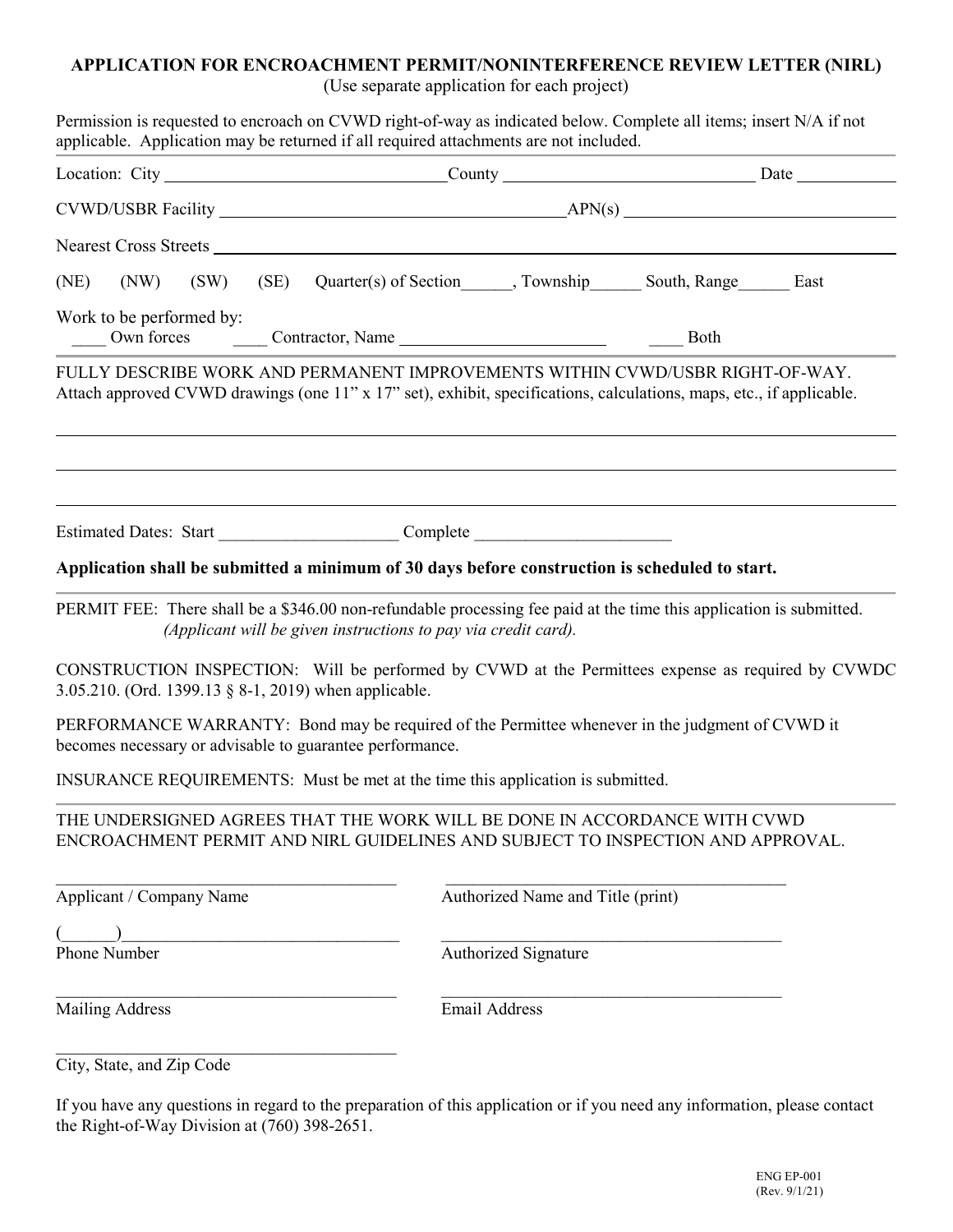### COACHELLA VALLEY WATER DISTRICT

INSURANCE REQUIREMENTS

**MINIMUM SCOPE AND LIMIT OF COVERAGE.** Prior to and at all times after executing the Permit, Permittee shall procure and maintain, at its sole cost, for the duration of Permittee's obligations hereunder, not less than the following coverage and limits of insurance, with insurers and under policy forms satisfactory to CVWD.

(a) **Commercial General Liability Insurance** written on an occurrence basis of at least \$1,000,000 per occurrence/\$2,000,000 aggregate including ongoing operations, products and completed operations, property damage, bodily injury, personal and advertising injury, and premises/operations liability.

(i) Coverage for Commercial General Liability insurance shall be at least as broad as Insurance Services Office Commercial General Liability coverage form (Occurrence Form CG 00 01) or exact equivalent.

(ii) The policy shall contain no endorsements or provisions limiting coverage for (1) contractual liability; (2) cross liability exclusion for claims or suits by one insured against another; (3) products and completed operations liability; or (4) contain any other exclusion contrary to the Permit.

(iii) The policy shall be endorsed to name Coachella Valley Water District, its employees, directors, officers, agents, and volunteers as additional insureds using ISO endorsement forms CG 20 10 10 01 and 20 37 10 01, or endorsements providing the exact same coverage.

(b) **Commercial Automobile Liability Insurance** written on a per occurrence basis of at least \$1,000,000 per occurrence for bodily injury and property damage.

(i) Coverage for automobile liability insurance shall be at least as broad as Insurance Services Office Form Number CA 00 01 covering automobile liability (Coverage Symbol 1, any auto)

(ii) The policy shall be endorsed to name Coachella Valley Water District, its employees, directors, officers, agents, and volunteers as additional insureds.

(c) **Workers' Compensation Insurance/Employers Liability** as required by the State of California with statutory limits or be legally self-insured pursuant to Labor Code section 3700 *et seq.* along with Employer's Liability limits of no less than \$1,000,000 per occurrence for bodily injury or disease. The workers compensation insurer shall agree, using form WC 00 03 13 or the exact equivalent to waive all rights of subrogation against Coachella Valley Water District, its employees, directors, officers, and agents.

**OTHER INSURANCE PROVISIONS**. All of Permittee's policies shall meet the following requirements and contain all specified provisions/endorsements noted hereunder.

(a) Insurers shall provide CVWD at least thirty (30) days prior written notice of cancellation of any policy required by this Permit, except that insurers shall provide at least ten (10) days prior written notice of cancellation of any such policy due to non-payment of premium. In the event any insurer issuing coverage hereunder does not agree to provide notice of cancellation to CVWD, Permittee shall assume such obligation and provide written notice of cancellation in accordance with the above. If any of the required coverage is cancelled or expires during the term of this Permit, Permittee shall deliver renewal certificate(s) including endorsements to CVWD at least ten (10) days prior to the effective date of cancellation or expiration.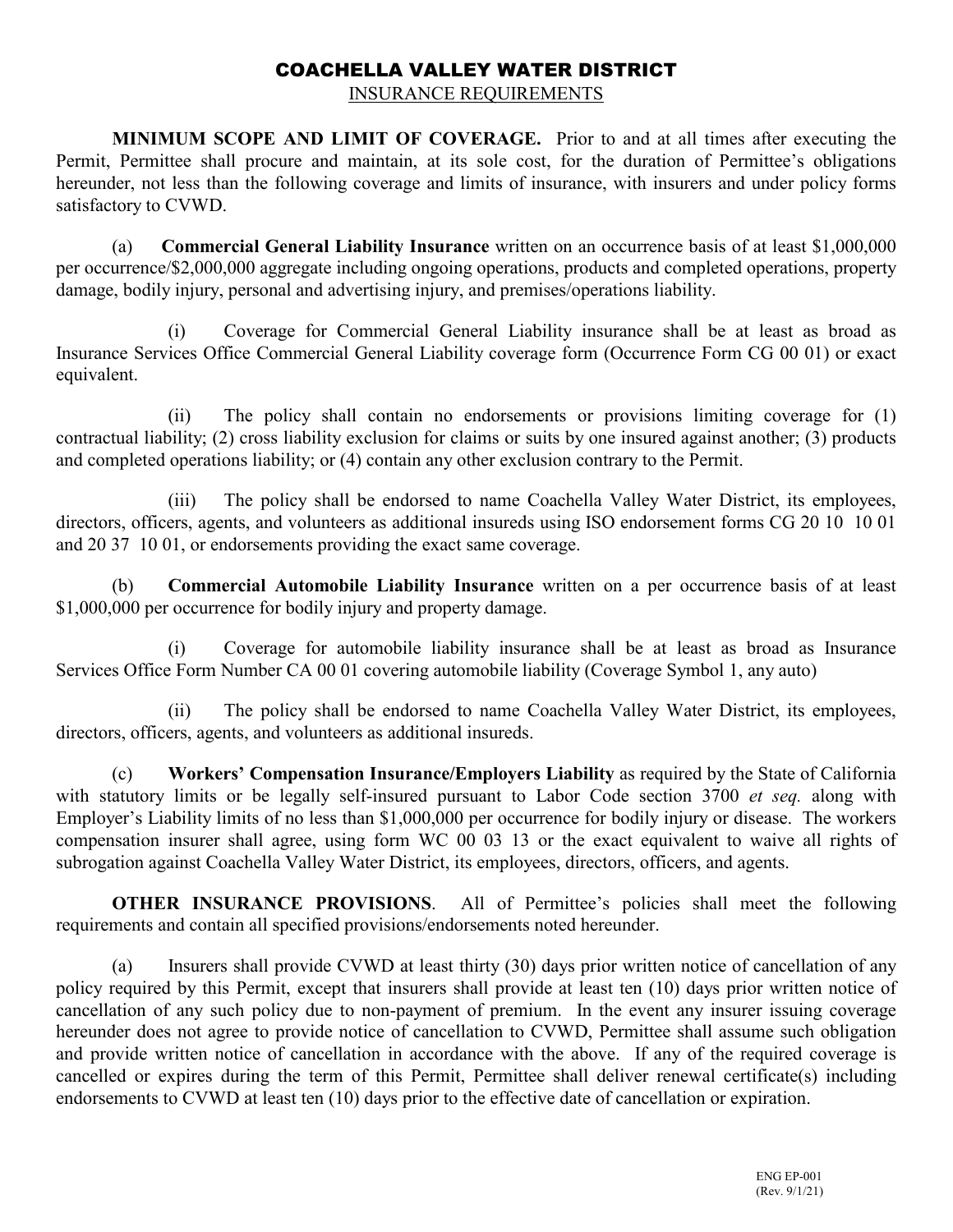(b) The Commercial General Liability Policy and Automobile Policy shall each contain a provision stating that Permittee's policy is primary insurance and that any insurance, self-insurance or other coverage maintained by CVWD or any additional insureds shall not be called upon to contribute to any loss.

(c) All required insurance coverages shall contain a provision, or be endorsed, to waive subrogation in favor of the Coachella Valley Water District, its employees, directors, officers, and agents or shall specifically allow Permittee to waive its right of recovery prior to a loss. Permittee hereby waives its own right of recovery against Coachella Valley Water District, its employees, directors, officers, and agents.

(d) If at any time during the life of the Permit, any policy of insurance required under this Permit does not comply with these specifications or is canceled and not replaced, CVWD has the right but not the duty to obtain the insurance it deems necessary and any premium paid by CVWD will be promptly reimbursed by Permittee. In the alternative, CVWD may cancel this Permit.

(e) CVWD may require Permittee to provide complete copies of all insurance policies and endorsements in effect for the duration of the Permit.

(f) The general liability and automobile liability programs may utilize either deductibles or provide coverage excess of a self-insured retention, subject to written approval by CVWD, and provided that such deductibles shall not apply to CVWD as an additional insured.

(g) Claims made policies are not acceptable

(h) Permittee shall not allow any of its contractors, consultants, subcontractors or subconsultants to commence work under this Permit until Permittee has required and verified that contractors, subcontractors, consultants, or subconsultants have secured all insurance required under this Section, including waivers of subrogation and other endorsements. Policies of commercial general liability insurance provided by such contractors, consultants, subcontractors or subconsultants shall be endorsed to name Coachella Valley Water District, its employees, directors, officers, and agents as additional insureds using ISO form CG 20 38 04 13 and CG 20 10 11 85, or an endorsement providing the exact same coverage. If requested by Permittee, CVWD may approve different scopes or minimum limits of insurance for particular contractors, consultants, subcontractors or subconsultants.

**VERIFICATION OF COVERAGE**. Prior to execution of the Permit, Permittee shall file with CVWD evidence of insurance from an insurer or insurers certifying to the coverage of all insurance required herein. Such evidence shall include original copies of the Certificate of Insurance (Acord Form 25-S or equivalent), together with required endorsements. All evidence of insurance shall be signed by a properly authorized officer, agent, or qualified representative of the insurer and shall certify the names of the insured, any additional insureds, where appropriate, the type and amount of the insurance, the location and operations to which the insurance applies, and the expiration date of such insurance. All policies required shall be issued by acceptable insurance companies, as determined by CVWD. Each such policy shall be from a company or companies with a current A.M. Best's rating of no less than A:VII and admitted to transact in the business of insurance in the State of California, or otherwise allowed to place insurance through surplus line brokers under applicable provisions of the California Insurance Code or any federal law.

**LIABILITY NOT LIMITED**. Defense costs shall be payable in addition to the limits set forth herein. Requirements of specific coverage or limits contained herein are not intended as a limitation on coverage, limits, or other requirement, or a waiver of any coverage normally provided by any insurance. The limits set forth herein shall apply separately to each insured against whom claims are made or suits are brought, except with respect to the limits of liability. Further the limits set forth herein shall not be construed to relieve Permittee from liability in excess of such coverage, nor shall it limit Permittee's indemnification obligations to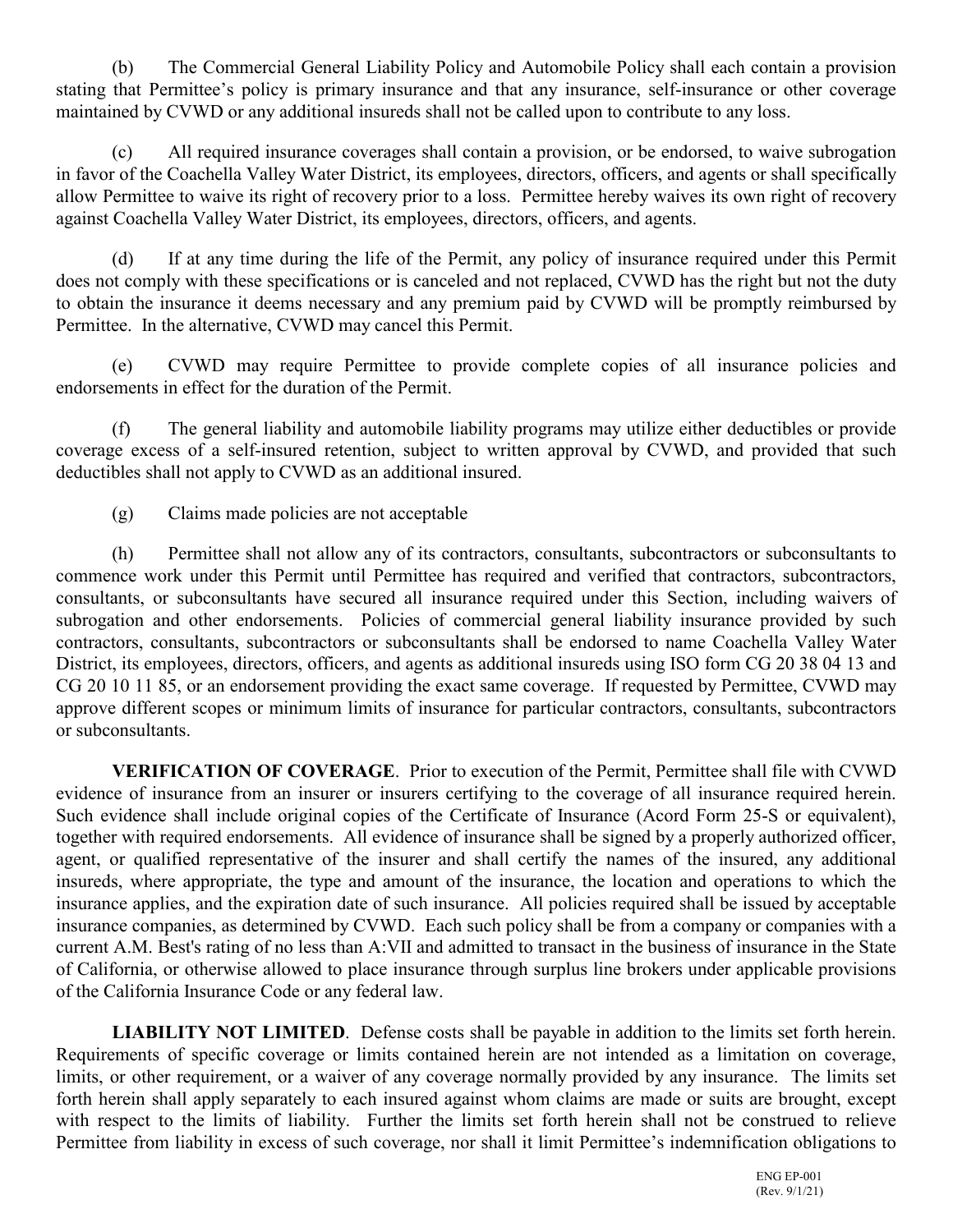CVWD and shall not preclude CVWD from taking such other actions available to CVWD under other provisions of the Permit or law.

**AVAILABLE LIMITS**. Notwithstanding the minimum limits set forth above, any available insurance proceeds in excess of the specified minimum limits of coverage shall be available to the parties required to be named as additional insureds.

**RESERVATION OF RIGHTS**. CVWD reserves the right to modify these requirements, including limits, based on the nature of the risk, prior experience, insurer, coverage, or other special circumstances.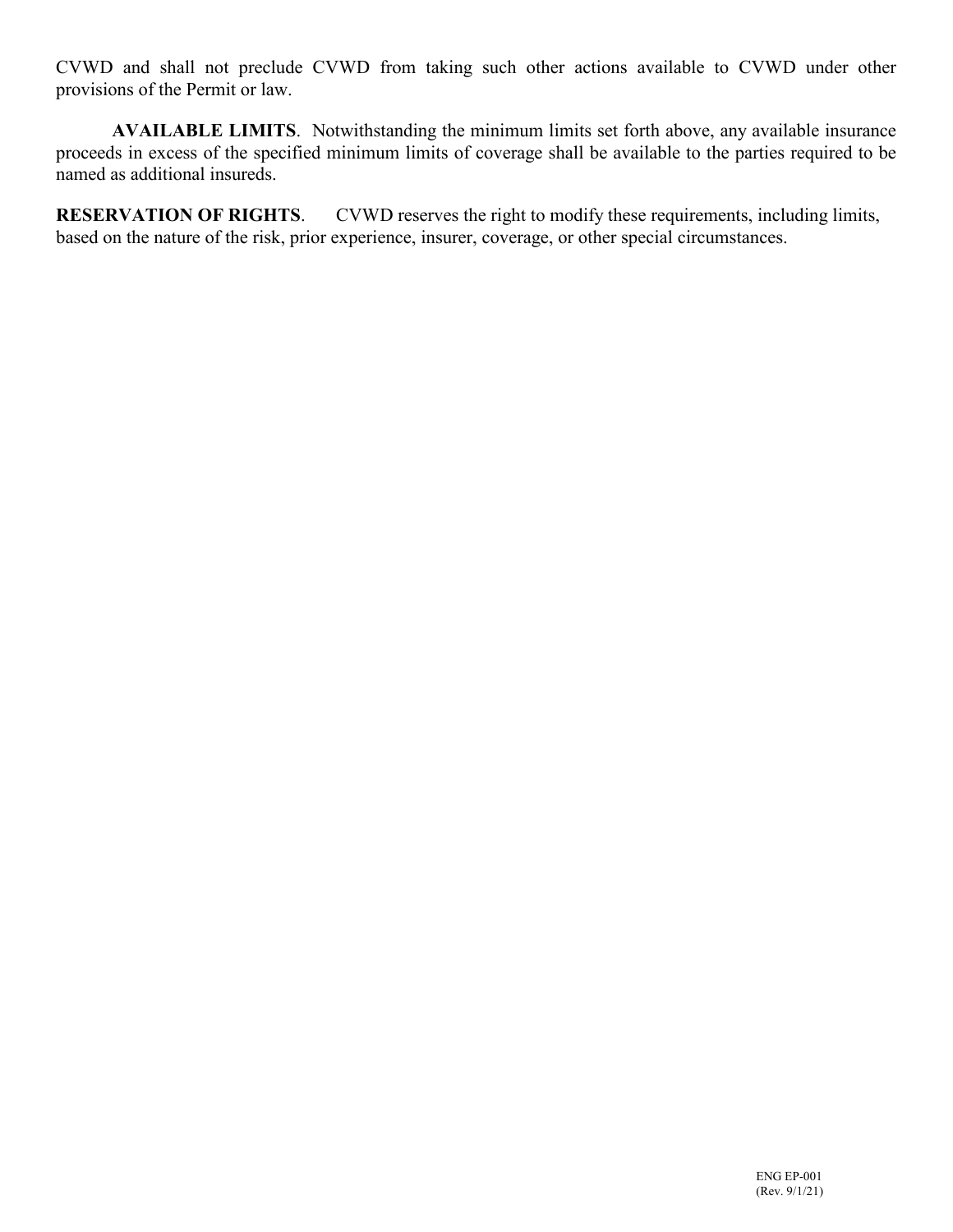#### INSURANCE SUBMISSION\*\*

It is IMPORTANT to know that CVWD requires that ENDORSEMENT FORMS be attached behind the Certificate of Insurance. A statement on an insurance certificate will not be accepted in lieu of the actual endorsement forms.

**INSURANCE BROKERS should contact their insurance company UNDERWRITERS if they have questions.** Every underwriter, regardless of the insurance company, has great knowledge of what endorsement forms are and can provide the forms to the broker. The endorsement forms are necessary and required.

Please use the **CHECKLIST** below to verify that you have obtained and attached each of the proper items. Please submit the insurance as one (1) packet.

> **General Liability** Insurance Certificate in the amount of \$1,000,000 **Additional Insured Endorsement Form Waiver of Subrogation Endorsement Form**

**Automobile Liability** Insurance Certificate in the amount of \$1,000,000

**Additional Insured Endorsement Form**

**Waiver of Subrogation Endorsement Form**

**Workers' Compensation** statutory limits, Employers liability \$1,000,000 **Waiver of Subrogation Endorsement Form**

#### **Additional insured: Coachella Valley Water District, its employees, directors, officers, and agents.**

**\*\***This document is a short synopsis of CVWD's insurance requirements and is not intended to limit CVWD's liability in any way.